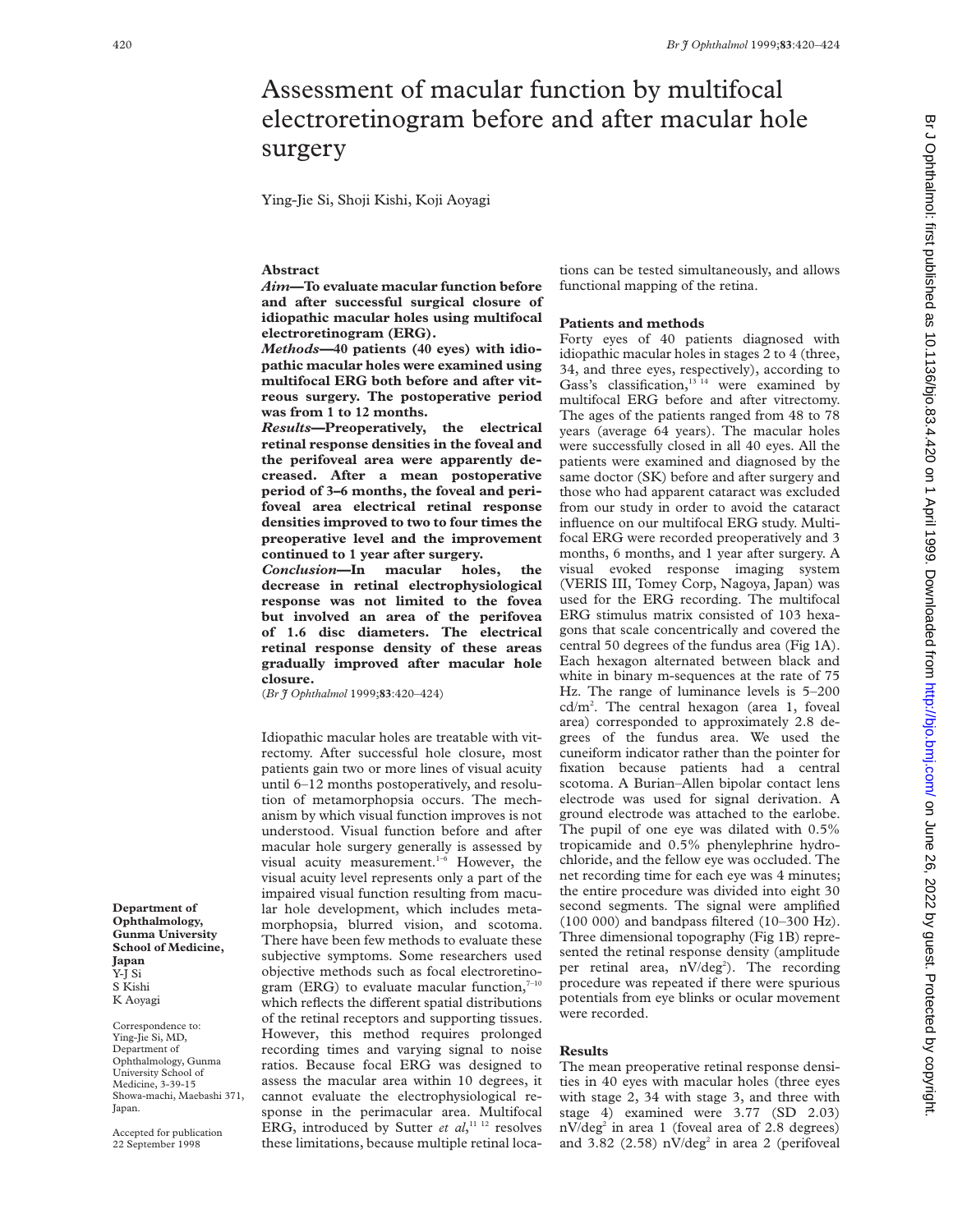area of 3–9 degrees from the centre). At the examination performed 3 months postoperatively, the mean retinal response densities improved to  $6.99(2.69)$  nV/deg<sup>2</sup> in area 1;  $5.01$  $(2.54)$  nV/deg<sup>2</sup> in area 2. Six months after surgery the mean retinal response density further improved to 8.27 (2.69)  $nV/deg<sup>2</sup>$  in area 1 while the mean retinal response density in area 2 was at the same level  $(5.16 (2.38) nV/deg<sup>2</sup>)$ . Figure 2 shows the relation of the retinal response densities in area 1 before and 6 months after surgery in the 40 eyes (rp=0.57, p<0.001). The retinal response density improved even in three eyes with unchanged visual acuity. Although a positive correlation was seen between the postoperative retinal response density and the visual acuity  $(rp=0.46, p<0.01)$ , the retinal response density varied at wide range in eyes with the same visual acuity (Fig 3).

The retinal response density gradually increased until 1 year postoperatively in six of the 40 patients who were examined by the multifocal ERG 12 months after vitrectomy. The mean central postoperative retinal response density (area 1) was 8.74 (2.45)  $nV/deg<sup>2</sup>$ .

#### CASE 1

A 75 year old man with a stage 3 macular hole in his left eye had a preoperative visual acuity





*Figure 1 Schema of the stimulus matrix of multifocal ERG (A), and three dimensional scalar plots of ERG responses obtained from the left eye of a normal subject (B). There is a sharp peak at the foveal area and slight depression at the optic disc (arrow).*

level of 0.1. The topography of the retinal response density was markedly depressed in the macular area (Fig 4A, B). The retinal response density of area 1 was 4.14 nV/deg<sup>2</sup>. A multifocal ERG was repeated at 1, 3, and 6 months postoperatively. The retinal response density of area 1 improved to approximately 5.78, 7.76, 11.91  $nV/deg<sup>2</sup>$  accompanied by a visual acuity improvement to 0.2, 0.3, and 0.5, respectively. The postoperative changes of multifocal ERG topography are seen in Figure 4 (C, D and E, F).

### CASE 2

A 62 year old man with a stage 3 macular hole in his right eye underwent a preoperative multifocal ERG, the topography of which showed a marked central depression of approximately 8 degrees both in the hole and the surrounding area. The central retinal response density was  $3.17 \frac{\text{nV}}{\text{deg}^2}$  preoperatively and improved to  $9.12 \text{ nV/deg}^2$  6 months postoperatively. The visual acuity improved from 0.1 to 0.4 (Fig 5).

## **Discussion**

The results of multifocal ERGs recorded preoperatively in 40 eyes showed marked decreases in retinal response densities that were not only limited to the fovea but also involved the perifoveal area. We previously observed the morphological features of macular holes using scanning laser ophthalmoscopy.15 Henle's fibre layer was elevated around the macular holes, forming radiating striae. They were seen in approximately 10 degrees of the perifoveal area in full thickness holes. The findings of optical coherence tomography indicated that the perifoveal radiating striae represent intraretinal splitting or retinoschisis.16 Decreased retinal response density in the perifoveal area (area 2) seems to reflect perifoveal retinoschisis.

The improvements in the retinal response density in the foveal area (area 1) appeared to reflect the closure of the macular holes with



*Figure 2 Relation between preoperative and postoperative retinal response density 6 months after surgery. Retinal response density increased in all eyes (p<0.001).*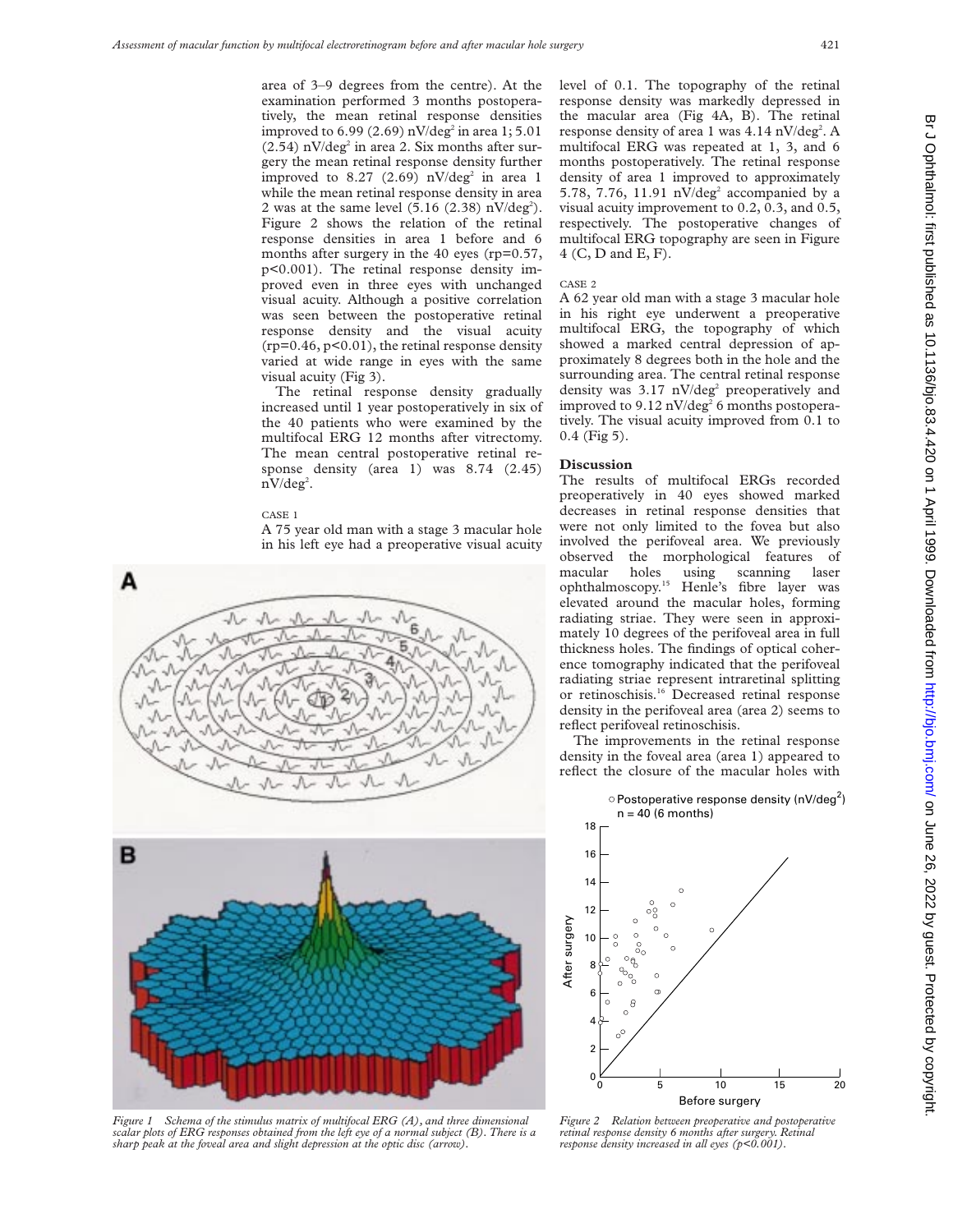

proliferated glial cells and centripetal displacement of surrounding photoreceptor cells.<sup>17 18</sup> Resolution of the central scotoma seems to be attributed to anatomical repair in area 1. The radiating striae of the Henle's fibre layer disappeared following macular hole closure.<sup>15</sup> The improvement of retinal response density in area 2 along with resolution of metamorphopsia is presumably achieved by reattachment of perifoveal retinoschisis. The improvement of the retinal response density continued to 12 months postoperatively. The increases in the mean postoperative retinal response density in the 40 study eyes in area 1 indicate that the intraretinal neural network was restored with time after the closure of the macular holes.

The origin of the electrophysiological responses in the multifocal ERG remains controversial. Recently, some researchers studied the effect of filter bandwidth on the multi-



*Figure 4 Multifocal ERG of a 75 year old man with a stage 3 macular hole (case 1, left eye) before and after surgery. Preoperative fundus photograph* (A) and multifocal ERG topography (B). Foveal and perifoveal area (areas 1 and 2) showed crater like depression. Multifocal ERG recorded at 1 month<br>(C) and 3 months (D) postoperatively. The peak recovered in the macular ar *postoperatively.*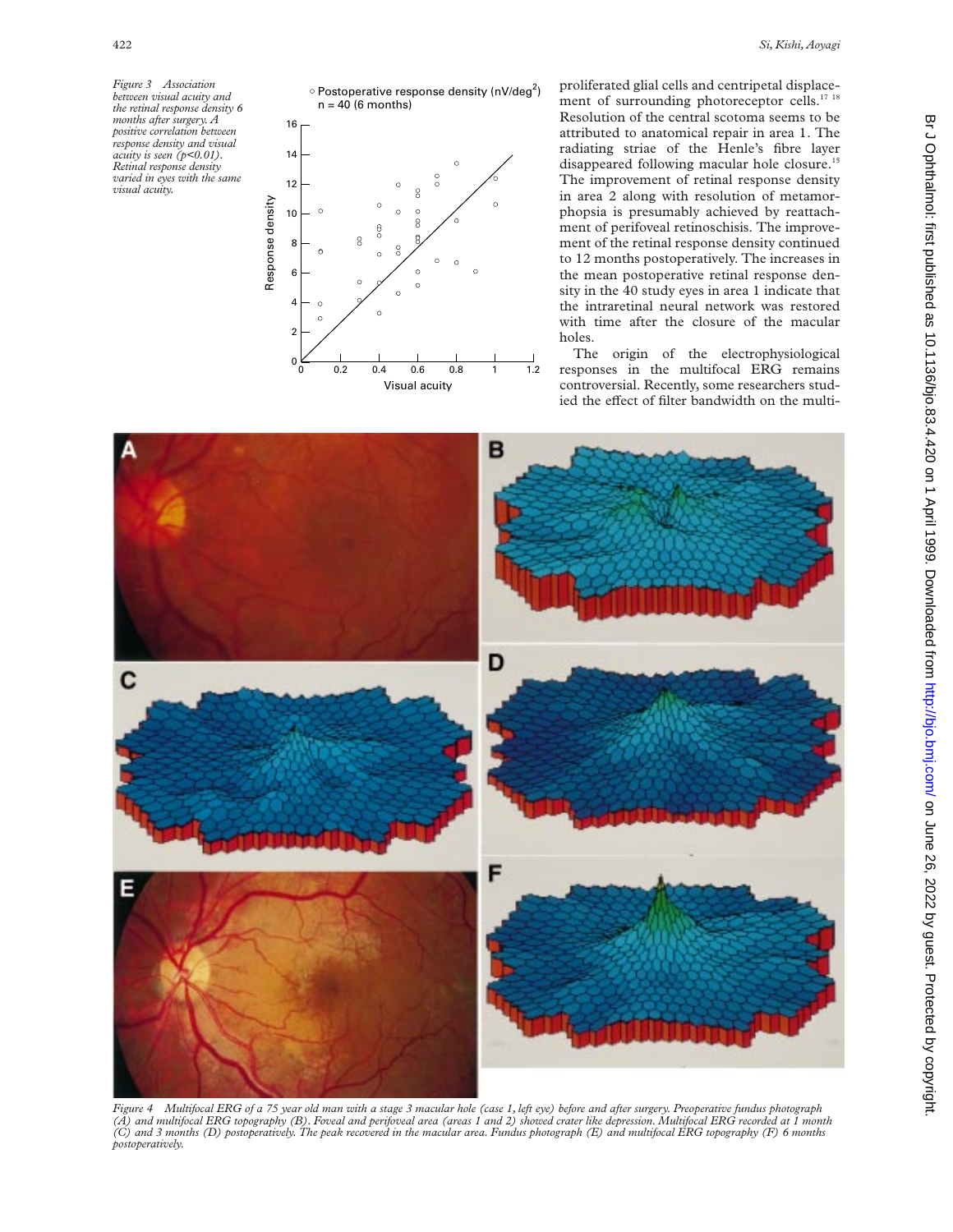

*Figure 5 Fundus photograph and multifocal ERG of a 62 year old man with a stage 3 macular hole (case 2, right eye) before and after surgery. (A)* Fundus photograph preoperatively. Macular hole is larger than that of the patient in case 1. (B) Multifocal ERG topography showed more widespread<br>crater-like depression in macular area than that in case 1. Fundus photograp *Macular hole had closed. The peak of the retinal response density was restored in macular area in the topography of multifocal ERG.*

focal ERG.19 Other researchers recorded multifocal ERG in normal eyes and eyes with diabetic retinopathy.<sup>20–22</sup> A multifocal ERG study in eyes with branch retinal artery occlusion demonstrated decreased electrophysiological responses in the ischaemic area, $^{23}$  suggesting that the multifocal ERG reflects not only the electrophysiological responses of cones but also that of the inner retinal layer including bipolar and Mueller's cells. In eyes with macular holes, a decreased retinal response density seems to reflect the loss of photoreceptors in the fovea and the retinoschisis in the perifoveal area. Multifocal ERG is a useful method to evaluate retinal function in macular holes before and after surgery.

In full thickness macular holes, electrophysiological dysfunction was not limited to the fovea but involves its surrounding area. Reparation of the intraretinal neural network seems to continue up to 1 year after surgical closure of macular holes.

Presented in part on 14 May at the 1997 annual meeting of the Association for Research in Vision and Ophthalmology, Fort Lauderdale, Florida, USA.

- 1 Sjaarda RN, Frank DA, Glaser BM, *et al.* Resolution of an absolute scotoma and improvement of relative scotoma after successful macular hole surgery. *Am J Ophthalmol* 1993;**116**:129–39.
- 2 Fish GE, Birch DG. The focal electroretinogram in the clinical assessment of macular disease. *Ophthalmology* 1989;**96**:109–14.
- 3 Sjaarda RN, Frank DA, Glaser BM, *et al.* Assessment of vision in idiopathic macular hole with macular microperi-metry using the scanning laser ophthalmoscope. *Ophthalmology* 1993;**100**:1513–18.
- 4 Nussenblatt RN, Kaufman SC, Palestine AG, *et al.* Macular thickening and visual acuity. *Ophthalmology* 1987;**94**: 1134–9.
- 5 Smiddy WE, Thomley ML, Knighton RW, *et al.* Use of the potential acuity meter and laser interferometer to predict visual acuity after macular hole surgery. *Retina* 1994;**14**: 205–9.
- 6 Fish GE, Birch DG, Fuller DG,*et al.*A comparison of visual function tests in eyes with maculopathy. *Ophthalmology* 1986;**93**:1177–82.
- 7 David GB, Bradley FJ, Gary EF. The focal electroretinogram in fellow eye of patients with idiopathic macular holes. *Arch Ophthalmol* 1988;**106**:1558–63.
- 8 Acosta FA, Lashkari K, Reynaud X, *et al.* Characterization of functional changes in macular holes and cysts*. Ophthal-mology* 1991;**98**:1820–23.
- 9 Seiple WH, Seigel IM, Carr RE, *et al.* Evaluating macular function using the focal ERG*. Invest Ophthalmol Vis Sci* 1986;**27**:1123–30.
- 10 Fish GE, Birch DG. The focal electroretinogram in the clinical assessment of macular disease. *Ophthalmology* 1989;**96**:109–14.
- 11 Sutter EE, Tran D. The field topography of ERG components in man. 1. The photopic luminance response. *Vision Res* 1992;**32**:433–66.
- 12 Wu S, Sutter EE. A topographic study of oscillatory poten-
- tials in man. *Visual Neurosci* 1995;**12**: 1013–25. 13 Gass JD. Idiopathic macular hole. Its early
- pathogenesis. Arch Ophthalmol 1988;106:629-39.<br>14 Johnson RN, Gass JD. Idiopathic macular holes.<br>Observations, stages of formation, and implications<br>for surgical intervention. Ophthalmology 1995;95:917- $24.$
- 15 Kishi S, Kamei Y, Shimizu K. Tractional elevation of Henle's fiber layer in idiopathic macular holes. *Am J Ophthalmol* 1995;**120**:486–96
- 16 Hee MR, Puliafito CA, Wong C, *et al.* Optical coherence tomography of macular holes. *Ophthalmology* 1995;**102**: 748–56.
- 17 Funata NE, Wendel RT, Zenaida de la Crus, *et al.* Clinicopathologic study of bilateral macular holes treated with pars plana vitrectomy and gas tamponade. *Retina* 1992;**12**: 289–98.
- 18 Madreperla SA, Geiger GL, Funata M, *et al.* Clinicopathologic correlation of a macular hole treated by cortical vitreous peeling and gas tamponade*. Ophthalmology* 1994;**101**: 682–6.
- 19 Keating D, Parks S, Evans AL, *et al.* The effect of filter bandwidth on the multifocal electroretinogram. *Doc Ophthalmol* 1997;**92**:291–300.